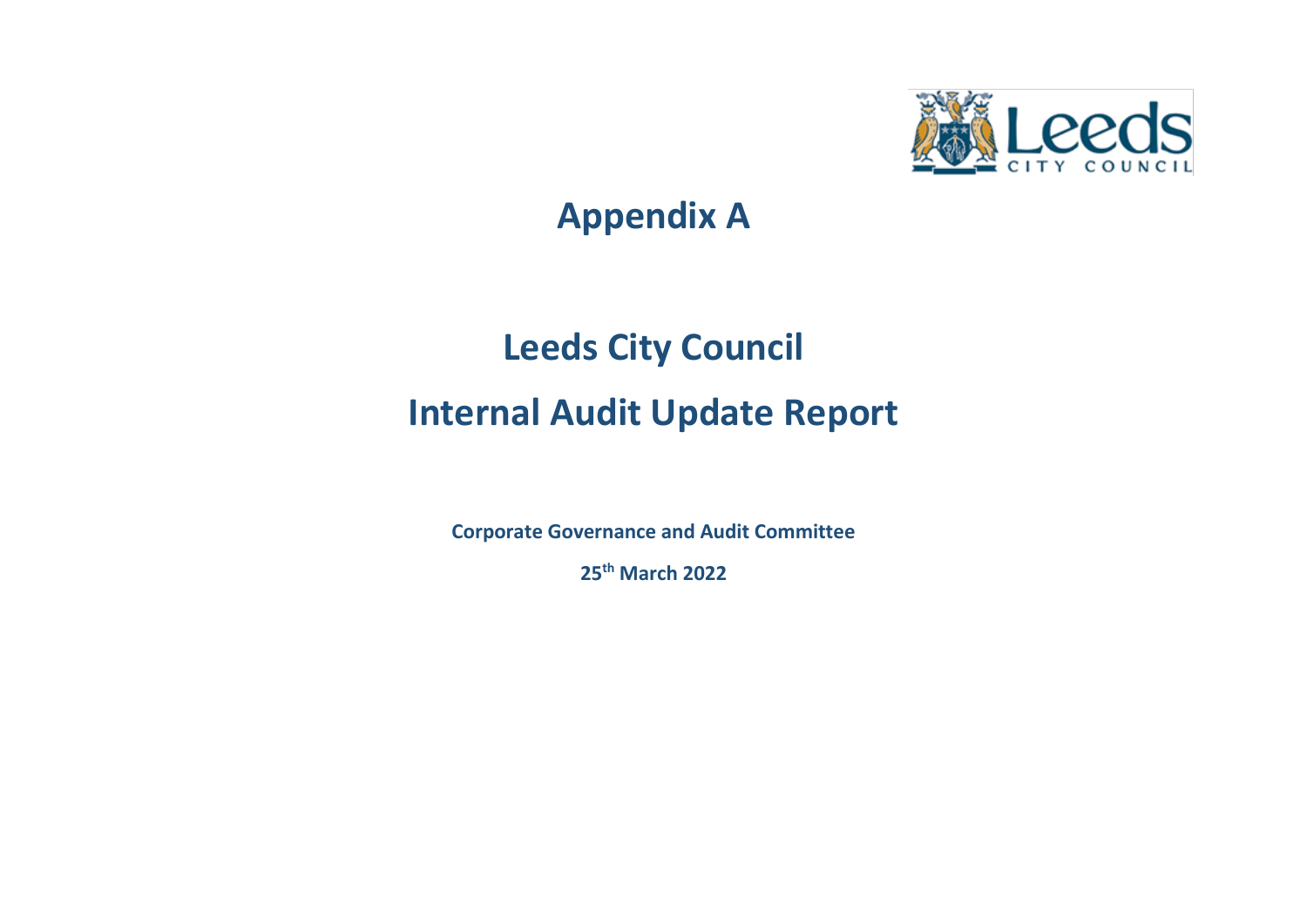# **INTERNAL AUDIT UPDATE REPORT 2021/22**

# **1 ST December 2021 to 28th February 2022**

# **1 Purpose of this report**

1.1 This report provides the Committee with a summary of the work completed by Internal Audit during the period from 1<sup>st</sup> December 2021 to 28th February 2022. The work of Internal Audit offers a key source of assurance providing the Committee with some evidence that the internal control environment is operating as intended.

# **2 2021/22 Internal Audit Plan Progress**

- 2.1 The work of Internal Audit is directed by the annual Internal Audit Annual Plan. This has been developed in line with the Public Sector Internal Audit Standards (PSIAS) and has been reviewed and approved by the Committee.
- 2.2 Throughout the audit year we will develop our Annual Assurance Opinion based upon:
	- Work carried over from the previous year.
	- Work contained within the 2021/22 Internal Audit Plan that was approved by the Committee in March 2021.
	- Unplanned work undertaken in response to emerging risks and priorities.
- 2.3 We have looked at the priorities within the 2021/22 Internal Audit Plan to ensure that these are aligned with current risks and council objectives. Those audits deemed as a lower priority in the current time period have been re-evaluated on a risk basis. This has resulted in some audits being deferred to the 2022/23 Internal Audit Plan.

# **3 Changes to the 2021/22 Internal Audit Plan**

3.1 At the beginning of the year provision is made in the allocation of audit resources for unplanned work, through a contingency. As requests for audit work are received, or more time is required for jobs or changes in priorities are identified, time is allocated from this contingency. As risks and priorities change throughout the year, we may also alter the profile of the plan to ensure attention is focussed on areas of the highest risk in the most efficient and effective way. Our quarterly reports will provide the Committee with details of audits that have been deferred, added to or deleted from the audit plan, as agreed in conjunction with management. Below is a summary of material changes that have been made to the 2021/22 Internal Audit plan to date. Schools are excluded from this information due to the dynamic nature of this area of the plan.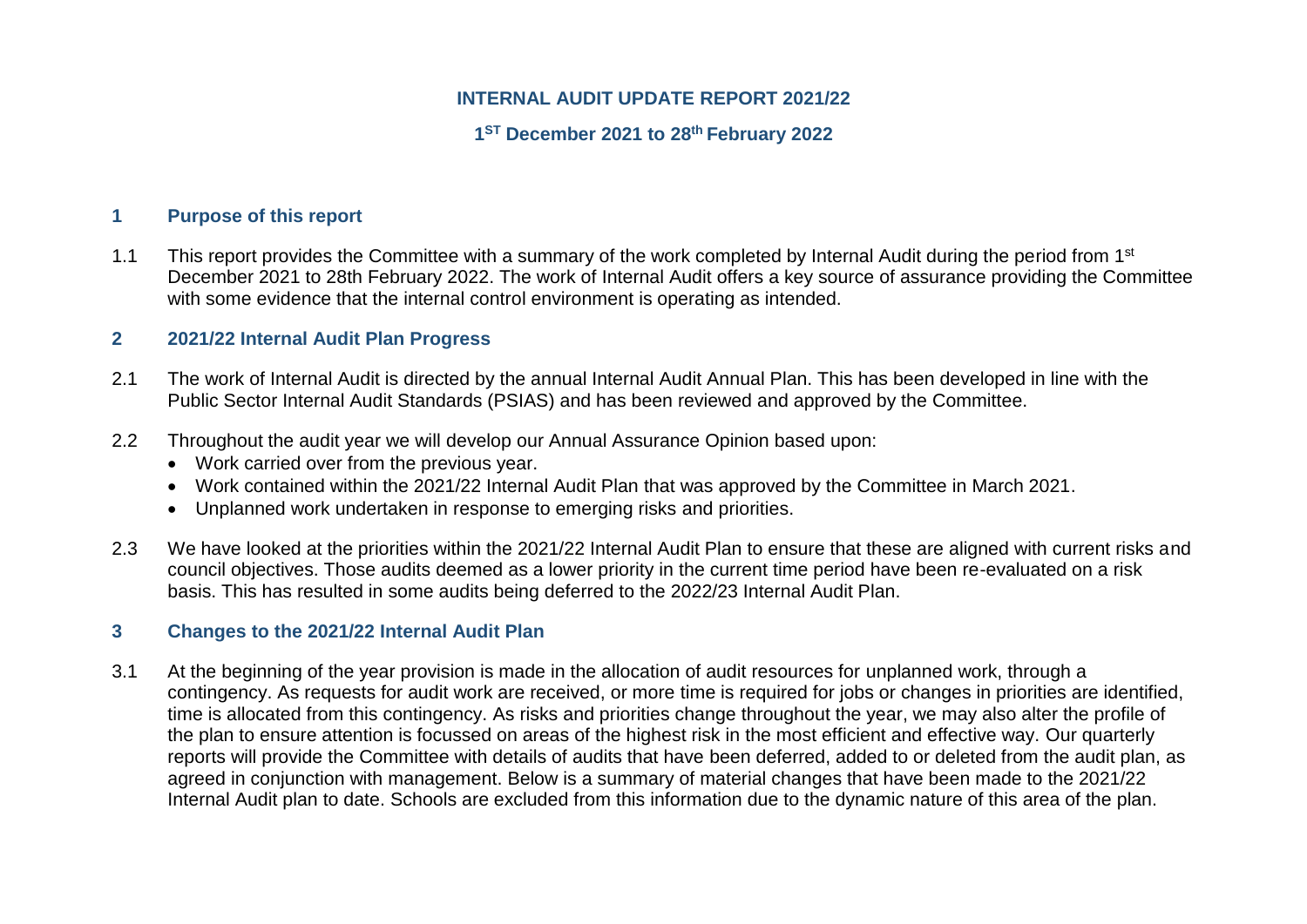| <b>Directorate/Service</b>      | <b>Audit Assignment Title</b>    | Deferred / Added / Removed                                                                                                                                                                                                                                                    |
|---------------------------------|----------------------------------|-------------------------------------------------------------------------------------------------------------------------------------------------------------------------------------------------------------------------------------------------------------------------------|
| <b>Cross Cutting</b>            | Contain Outbreak Management Fund | Added - Added to the plan as a result of<br>funding provided to help reduce the spread of<br>coronavirus. Our work will involve verifying<br>that monies have been spent in accordance<br>with the grant terms. The time taken out of<br>contingency                          |
| Finance & Key Financial Systems | Income Management Systems        | <b>Deferred - Audit included in 2022/23 Internal</b><br>Audit Plan to allow time for new system to<br>embed.                                                                                                                                                                  |
| Finance & Key Financial Systems | <b>Silver Group Challenge</b>    | <b>Deferred - Obtained assurance through</b><br>attendance at the group and via regular<br>liaison with the Chief Finance Officer, Future<br>coverage incorporated within an audit of the<br>financial challenge which is included within<br>the 2022/23 Internal Audit Plan. |
| Adults & Health                 | <b>Recovery Service</b>          | <b>Deferred - Risk assessed in discussion with</b><br>management and reprioritised for inclusion<br>within the 2022/23 Internal Audit Plan.                                                                                                                                   |
| <b>Children &amp; Families</b>  | Area Inclusion Partnerships      | <b>Removed - Audit removed from plan due to</b><br>Scrutiny Board review. Time incorporated<br>within 2022/23 Internal Audit Plan to respond<br>to new and emerging risks which will enable<br>the opportunity to respond to any outcomes.                                    |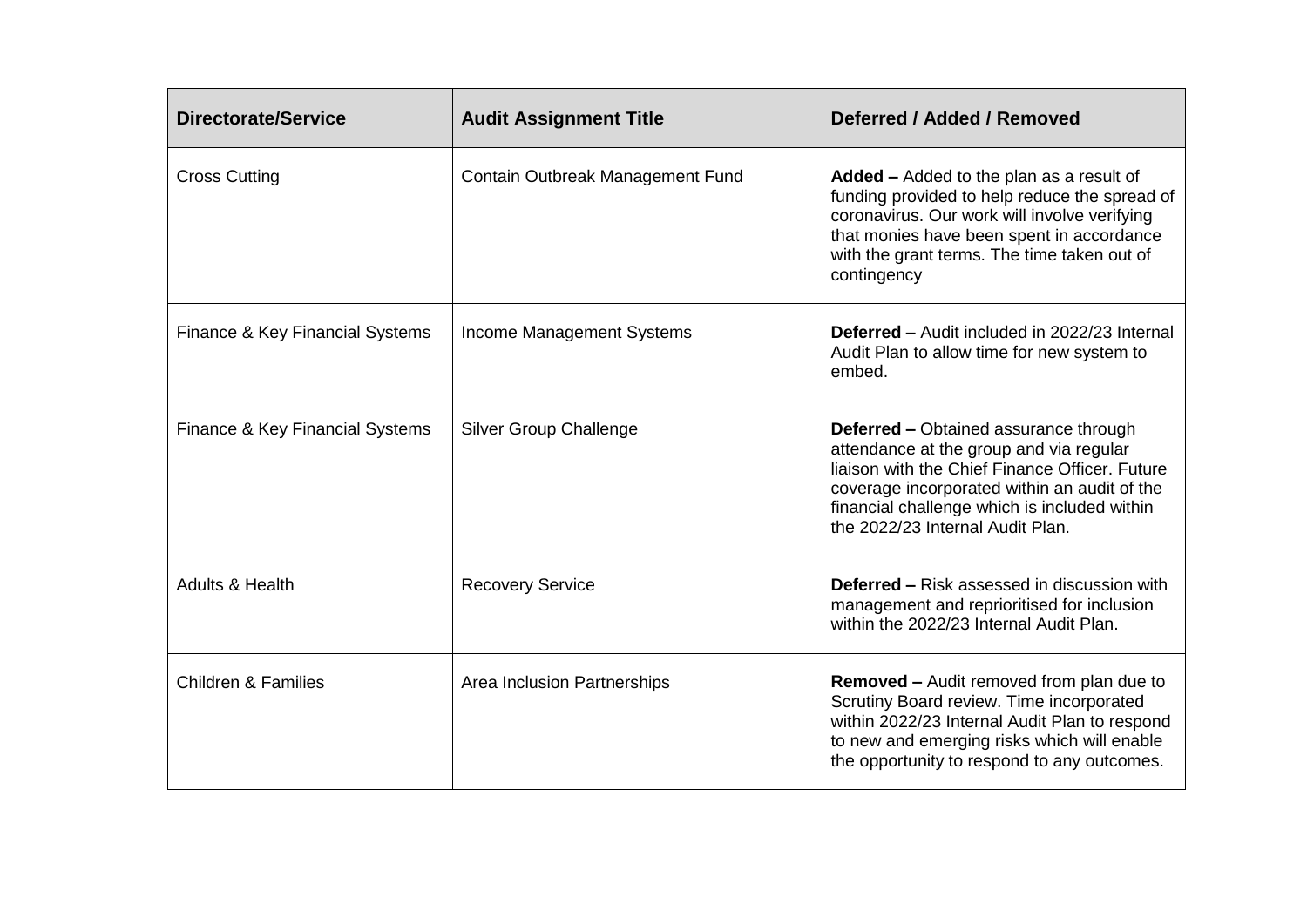| <b>Directorate/Service</b>            | <b>Audit Assignment Title</b>                      | Deferred / Added / Removed                                                                                                                                                                                                                                                                                                                          |
|---------------------------------------|----------------------------------------------------|-----------------------------------------------------------------------------------------------------------------------------------------------------------------------------------------------------------------------------------------------------------------------------------------------------------------------------------------------------|
| <b>Children &amp; Families</b>        | Commissioning                                      | <b>Removed – Risks assessed in discussion</b><br>with management and audit removed from<br>the plan.                                                                                                                                                                                                                                                |
| <b>Children &amp; Families</b>        | Safeguarding                                       | <b>Deferred - Assurances have been obtained</b><br>through Scrutiny involvement and ongoing<br>Ofsted inspection with the report to be<br>published in April. We will be working with the<br>directorate to provide support and challenge<br>around the outcomes of the report and an<br>audit has been included in 2022/23 Internal<br>Audit Plan. |
| <b>Children &amp; Families</b>        | <b>Support for Care Leavers</b>                    | <b>Deferred – Risk assessed in discussion with</b><br>management. Assurances will be taken from<br>the ongoing Ofsted inspection. This will be<br>reprioritised for inclusion within the scope of a<br>contract management audit in the 2022/23<br>Internal Audit Plan.                                                                             |
| Communities, Environment &<br>Housing | Private Sector Regulation - Selective<br>Licensing | <b>Deferred - Risk assessed in discussion with</b><br>management and reprioritised for inclusion<br>within the 2022/23 Internal Audit Plan.                                                                                                                                                                                                         |
| Communities, Environment &<br>Housing | <b>Housing Disrepair</b>                           | <b>Removed – Risks were assessed and</b><br>discussed with the Chief Officer Housing and<br>it was agreed that this would be replaced with<br>a review of Void Management in the 2022/23<br>plan.                                                                                                                                                   |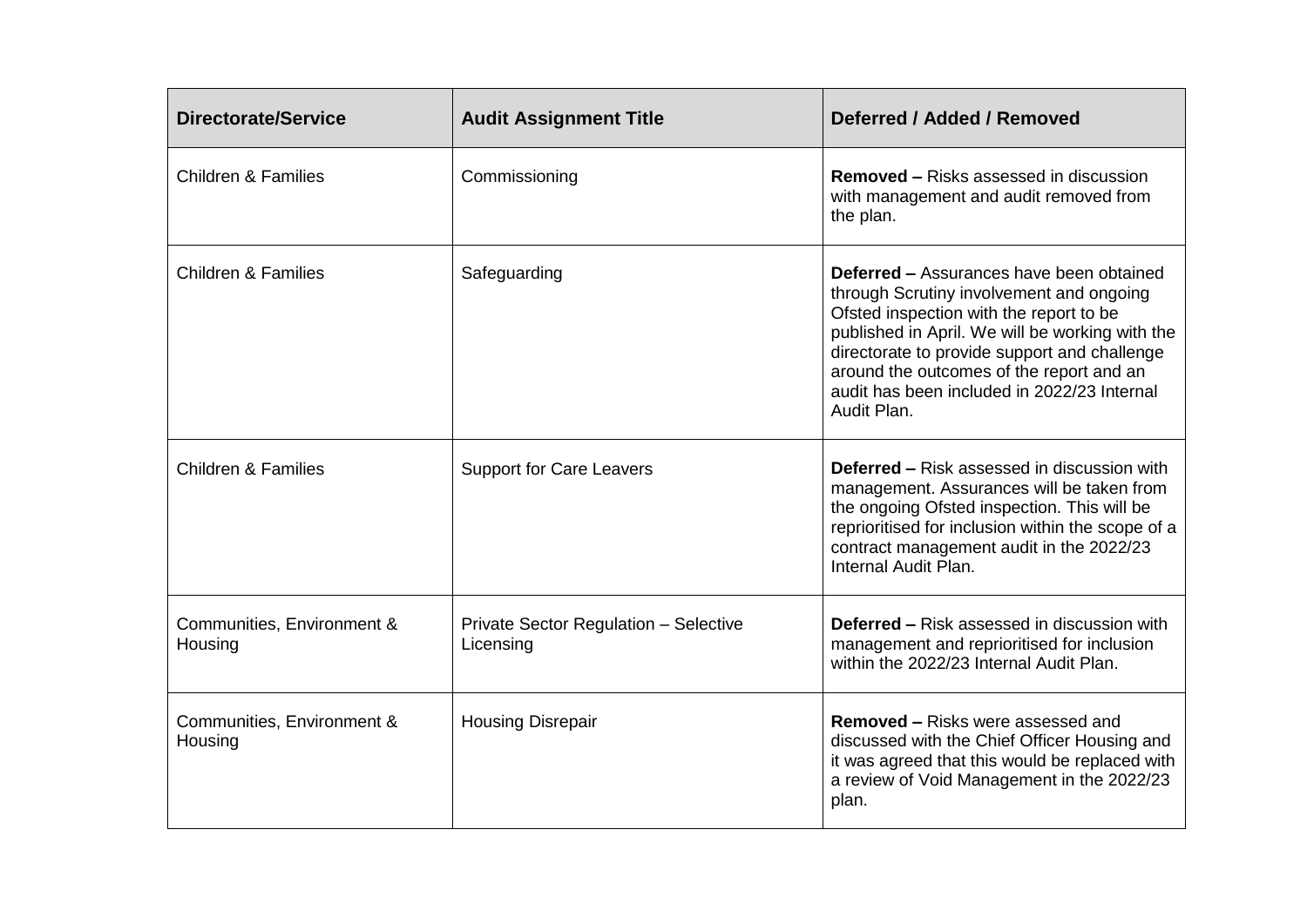| <b>Directorate/Service</b>            | <b>Audit Assignment Title</b>             | Deferred / Added / Removed                                                                                                                                                                                                         |
|---------------------------------------|-------------------------------------------|------------------------------------------------------------------------------------------------------------------------------------------------------------------------------------------------------------------------------------|
| Communities, Environment &<br>Housing | <b>Leeds Building Services Assurances</b> | <b>Deferred - Coverage discussed with the</b><br>Chief Officer Housing and agreed to review<br>the replacement for the Total Repairs system,<br>Connect, with the audit to be scheduled<br>within the 2022/23 Internal Audit Plan. |
| Communities, Environment &<br>Housing | <b>Waste Strategy</b>                     | <b>Removed – Pending feedback on</b><br>government consultation, which is expected<br>to influence the local Waste Strategy, at<br>which point future coverage will be<br>considered.                                              |
| Communities, Environment &<br>Housing | Houses of Multiple Occupancy – Follow Up  | <b>Deferred – Risk assessed in discussion with</b><br>management and reprioritised for inclusion<br>within the 2022/23 Internal Audit Plan.                                                                                        |
| <b>City Development</b>               | Highways DLO                              | <b>Deferred – Risk assessed in discussion with</b><br>management and reprioritised for inclusion<br>within the 2022/23 Internal Audit Plan.                                                                                        |

# **4 Final Internal Audit reports issued**

- 4.1 We have issued 6 audit reports (excluding external work) during the period from 1<sup>st</sup> December 2021 to 28<sup>th</sup> February 2022.
- 4.2 Depending on the type of audit review undertaken, an assurance opinion may be assigned for the control environment, compliance, and organisational impact. The control environment opinion is the result of an assessment of the controls in place to mitigate the risk of the objectives of the system under review not being achieved. A compliance opinion provides assurance on the extent to which the controls are being complied with. Assurance opinion levels for the control environment and compliance are categorised as follows: substantial (highest level); good; acceptable; limited and no assurance.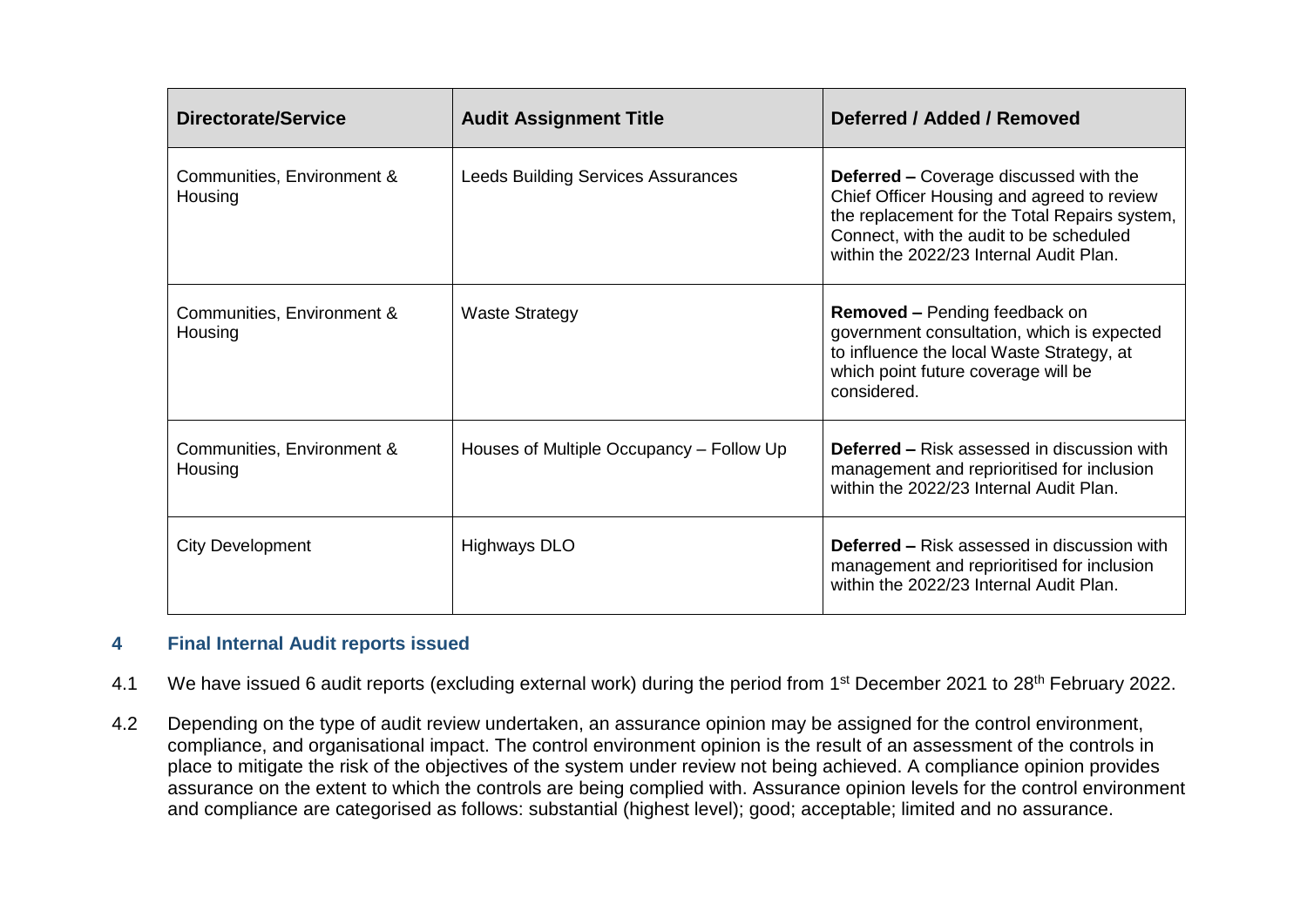- 4.3 Organisational impact is reported as either: major, moderate, or minor depending on the severity of the issues identified within the audit. Any reports issued with a major organisational impact will be reported to the Corporate Leadership Team along with the relevant directorate's agreed action plan.
- 4.4 The following table provides a summary of the reports issued during the period from 1<sup>st</sup> December 2021 to 28<sup>th</sup> February 2022, along with the assurances provided where applicable.

|                                              | <b>Audit Opinion</b>                              |                                       |                                 |                                                                                                                                                                                                               |  |
|----------------------------------------------|---------------------------------------------------|---------------------------------------|---------------------------------|---------------------------------------------------------------------------------------------------------------------------------------------------------------------------------------------------------------|--|
| <b>Report Title</b>                          | Control<br><b>Environment</b><br><b>Assurance</b> | <b>Compliance</b><br><b>Assurance</b> | Organisational<br><b>Impact</b> | <b>Assurance Themes</b>                                                                                                                                                                                       |  |
| <b>ICT and Information Governance</b>        |                                                   |                                       |                                 |                                                                                                                                                                                                               |  |
| Data Protection Impact<br>Assessments        | Limited                                           | N/A                                   | <b>Moderate</b>                 | Risk and Resilience, Information Governance, Cyber<br>Security, Governance and Decision Making,<br>Legislative/Regulatory Compliance                                                                          |  |
| Directorate Risks - City Development         |                                                   |                                       |                                 |                                                                                                                                                                                                               |  |
| Strategic Investment Fund<br>Acquisitions    | Good                                              | N/A                                   | <b>Minor</b>                    | Risk and Resilience, Financial Management, Value<br>for Money, Asset Management, Governance and<br>Decision Making, Legislative/Regulatory Compliance                                                         |  |
| Directorate Risks - Housing                  |                                                   |                                       |                                 |                                                                                                                                                                                                               |  |
| <b>Retirement Wellbeing</b><br><b>Checks</b> | Good                                              | Acceptable                            | <b>Minor</b>                    | Risk and Resilience, Governance and Decision<br>Making, Legislative/Regulatory Compliance,<br>Performance Management                                                                                          |  |
| <b>Schools</b>                               |                                                   |                                       |                                 |                                                                                                                                                                                                               |  |
| Secondary School Audit                       | Good                                              | Good                                  | N/A                             | Risk and Resilience, Human Resource Management,<br>Governance and Decision Making, Financial<br>Management, Legislative/Regulatory Compliance,<br>Procurement, Contract and Commissioning, Value for<br>Money |  |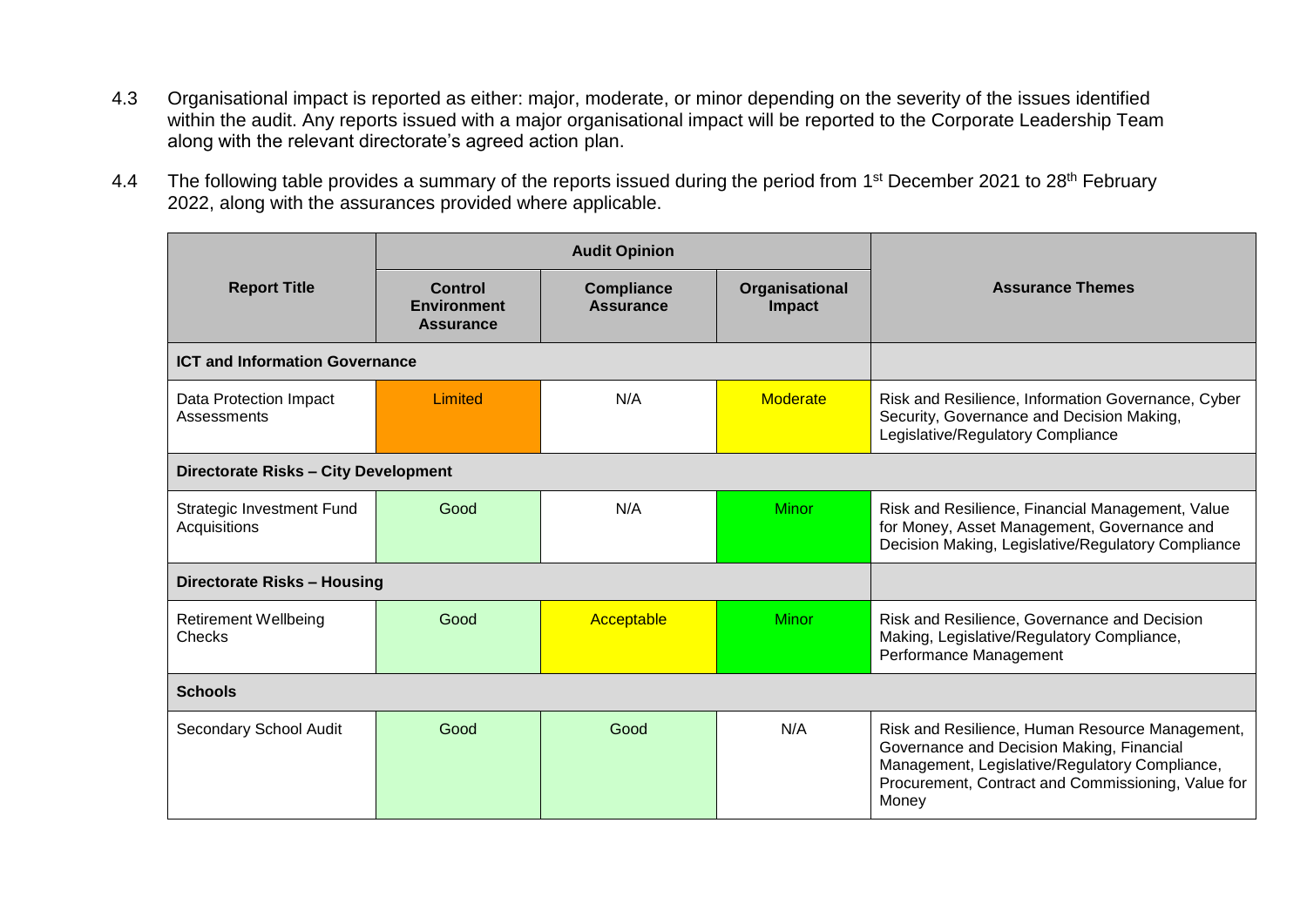|                                            | <b>Audit Opinion</b>                                     |                                       |                             |                         |  |
|--------------------------------------------|----------------------------------------------------------|---------------------------------------|-----------------------------|-------------------------|--|
| <b>Report Title</b>                        | <b>Control</b><br><b>Environment</b><br><b>Assurance</b> | <b>Compliance</b><br><b>Assurance</b> | Organisational<br>Impact    | <b>Assurance Themes</b> |  |
| <b>School Voluntary Fund</b><br>audits x 2 | N/A certification of account balances                    |                                       | <b>Financial Management</b> |                         |  |

# **5 Summary of Audit Activity and Key Issues**

5.1 During the reporting period, there have been no limitations to the scope, and nothing has arisen to compromise our independence.

Limited or No Assurance Opinions

5.2 Of the audit reviews finalised during the period, no weaknesses have been identified that would result in "major" organisational impact. However, one audit received a limited control environment opinion.

Data Protection Impact Assessments

- 5.2.1 During the period we completed an audit of Data Protection Impact Assessments (DPIAs). A DPIA form must be completed for any new or change in service where personal or special categories of personal data is used. DPIAs are an important tool for accountability, as they help the council comply with the requirements of data protection legislation to identify and reduce privacy risks.
- 5.2.2 The overall objective of our audit was to provide assurance that there are appropriate controls in place to ensure DPIAs are completed where required. Appropriate guidance is in place for producing DPIAs, Information Management & Governance (IM&G) maintain a library of those DPIAs they are aware of and there is a route in place to escalate those considered high risk. However, we have provided limited assurance on the control environment overall as a result of weaknesses identified in relation to DPIAs not being progressed appropriately, not being signed off and insufficient monitoring to ensure this was being completed.
- 5.2.3 Management have responded positively, agreeing to all of our recommendations. A review of the DPIA process has commenced and will incorporate our findings and recommendations into this. We will be completing a follow up audit to provide assurance that actions have been implemented accordingly.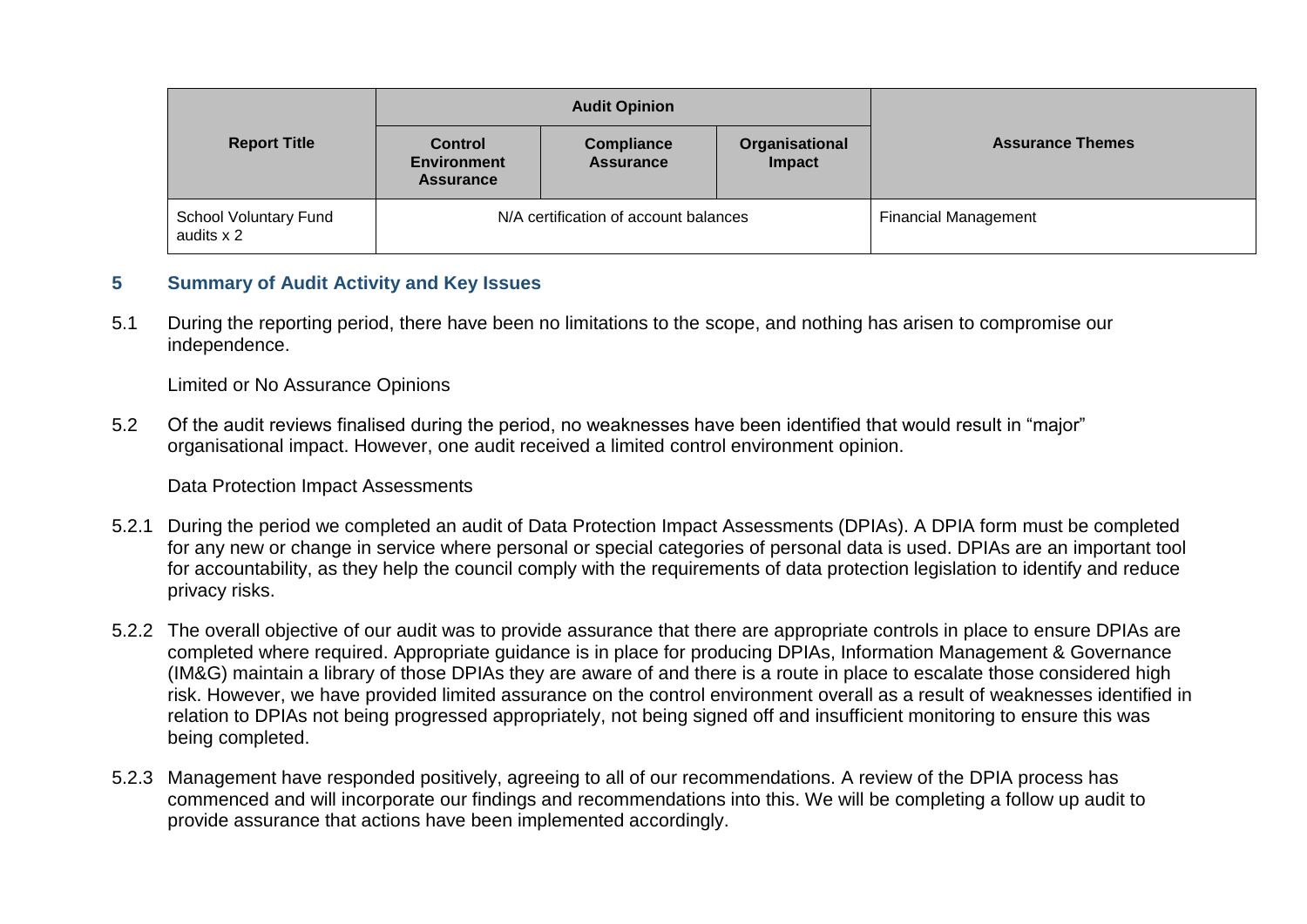# **6 Other Audit Work**

| <b>Audit Work Completed</b>                                       | <b>Details</b>                                                                                                                                                                                                                   | <b>Contribution to assurance</b>                                                                                                                                                                                                                                                                                                                                                               |  |
|-------------------------------------------------------------------|----------------------------------------------------------------------------------------------------------------------------------------------------------------------------------------------------------------------------------|------------------------------------------------------------------------------------------------------------------------------------------------------------------------------------------------------------------------------------------------------------------------------------------------------------------------------------------------------------------------------------------------|--|
| Children and Families - Families First<br><b>Grant Validation</b> | Grant claim validation work carried out to<br>support the Directorate.                                                                                                                                                           | We were able to confirm the validity of the<br>claim. The work contributes to assurances in<br>respect of financial management and<br>governance.                                                                                                                                                                                                                                              |  |
| <b>Green Homes Grant Validation</b>                               | Grant claim validation work carried out in<br>respect of funding received for the<br>installation of eligible measures to save<br>households money, cut carbon, and create<br>green jobs.                                        | We were able to confirm that the monies have<br>been spent in accordance with the grant<br>conditions. The work contributes to assurances<br>in respect of financial management and<br>governance.                                                                                                                                                                                             |  |
| Core Business Transformation -<br><b>Work Packages</b>            | Provision of support to various work<br>streams within Financial Services that have<br>been set up to ensure that working<br>practices are fit for purpose and in<br>preparation for the introduction of the new<br>core system. | We have worked alongside financial services<br>on the development of a range of budget<br>monitoring dashboards. The work contributes<br>across a range of assurances including<br>financial management and control, risk<br>management, governance and decision<br>making and business innovation.                                                                                            |  |
| Core Business Transformation -<br>Programme Assurance             | Ongoing work to provide review, advice<br>and challenge to the Programme Board<br>including oversight and advice around the<br>procurement process.                                                                              | We have continued to provide assurance in<br>respect of the procurement and risk<br>management process including the provision of<br>regular reports to the Programme Board. The<br>work contributes across a range of assurances<br>including financial management and control,<br>risk management, governance and decision<br>making, programme management and<br>contracts and procurement. |  |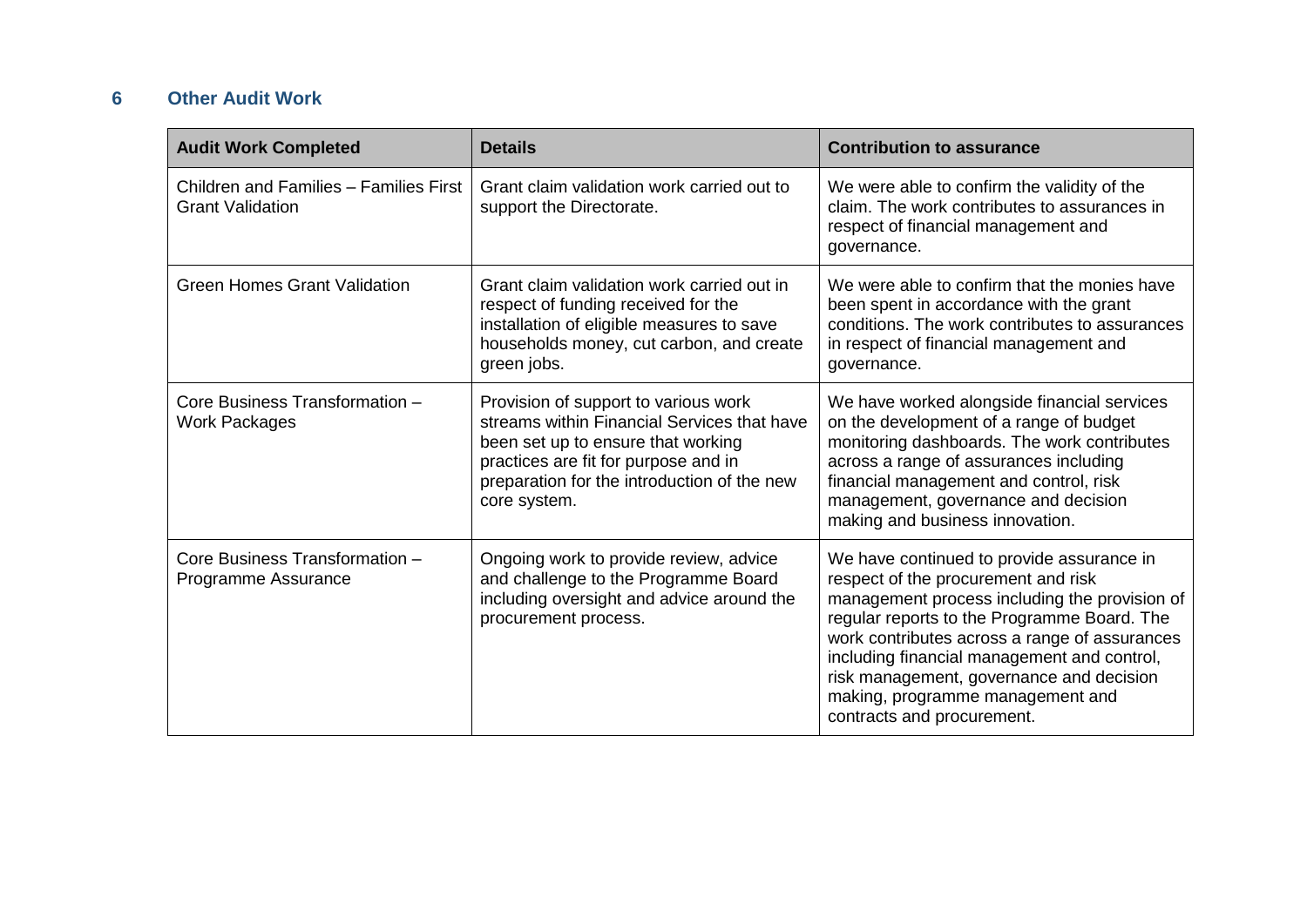| <b>Audit Work Completed</b>                            | <b>Details</b>                                                                                                                                                                                                                                                                                                | <b>Contribution to assurance</b>                                                                                                                                                                                                                                                                                                                                            |  |  |
|--------------------------------------------------------|---------------------------------------------------------------------------------------------------------------------------------------------------------------------------------------------------------------------------------------------------------------------------------------------------------------|-----------------------------------------------------------------------------------------------------------------------------------------------------------------------------------------------------------------------------------------------------------------------------------------------------------------------------------------------------------------------------|--|--|
| <b>Contracts Procedure Rules Review</b>                | Contribution to the regular review of the<br>council's Contracts Procedure Rules.                                                                                                                                                                                                                             | The work helps to ensure that the council's<br>Contract Procedure Rules remain up to date<br>and fit for purpose. Recent areas of focus have<br>included the way in which CPRs can facilitate<br>commercial activity, and ensuring that<br>delegations remain appropriate.                                                                                                  |  |  |
| <b>Community Cloud Executive Steering</b><br>Committee | Ongoing work to provide review, advice,<br>and challenge to the Microsoft 365<br>transitional projects.                                                                                                                                                                                                       | We provide review and challenge to the<br>committee. The work contributes across a<br>range of assurances including governance and<br>decision making, value for money and<br>information security.                                                                                                                                                                         |  |  |
| General audit queries and advice<br>issued             | Over the course of the year, we have<br>received and responded to a number of<br>queries and requests for advice from<br>departments and service areas. These<br>have covered a range of themes and areas,<br>with a significant number relating to<br>financial controls and decisions in schools.           | The work contributes to assurance in a range<br>of areas, in particular governance and decision<br>making and financial control. The dialogue with<br>service areas demonstrates how respected<br>and valued the Internal Audit service is. It also<br>provides a level of procedural oversight and a<br>source of intelligence to feed into the audit<br>planning process. |  |  |
| Fraud Risk Mapping - Data Analytics                    | Work to assess fraud risks and compile<br>systems maps with a view to developing<br>data analytics reporting where appropriate.                                                                                                                                                                               | We are evaluating the deployment of modern<br>auditing techniques, contributing to assurances<br>around the management of fraud and<br>corruption risks and helping to further instil the<br>anti-fraud culture.                                                                                                                                                            |  |  |
| Treasury Management - Data<br>Analytics                | We have undertaken the initial work to<br>establish an on-going audit programme to<br>provide timely assurance over the accuracy<br>and completeness of treasury transactions.<br>This tranche of work has included<br>transactions which have occurred since the<br>last audit, March 2020, to January 2022. | Where information was available for the period<br>under review, we can provide assurance that<br>treasury transactions have been correctly<br>received or paid, including that interest<br>amounts have been calculated correctly.<br>We will be undertaking sample testing where it<br>is not possible to incorporate data analysis to                                     |  |  |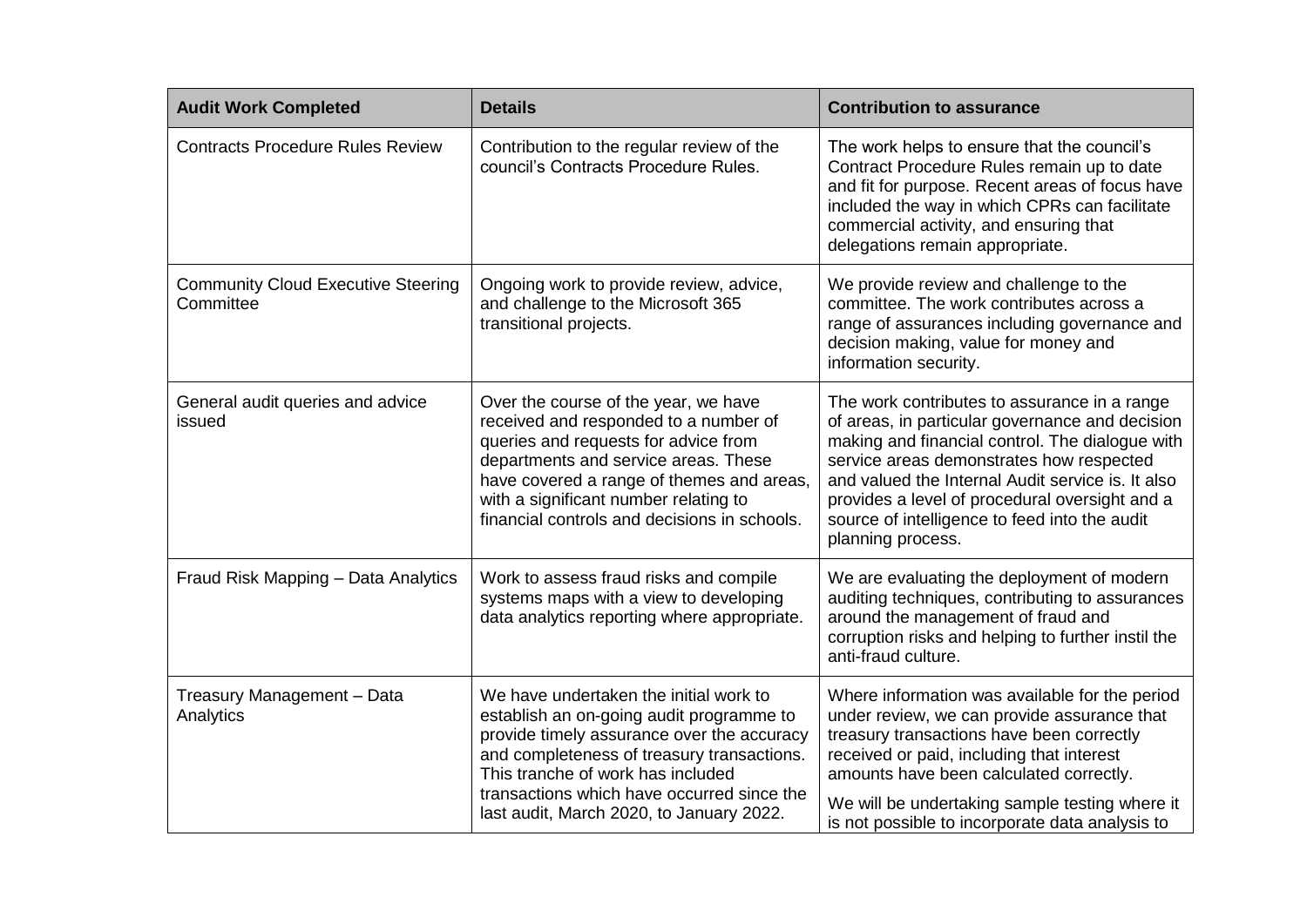| <b>Audit Work Completed</b>                          | <b>Details</b>                                                                                                                                                                            | <b>Contribution to assurance</b>                                                                                                                                                                       |  |  |
|------------------------------------------------------|-------------------------------------------------------------------------------------------------------------------------------------------------------------------------------------------|--------------------------------------------------------------------------------------------------------------------------------------------------------------------------------------------------------|--|--|
|                                                      | Once the audit programme is embedded,<br>we will be providing regular reporting of<br>outcomes to the service.                                                                            | provide assurance on the whole population of<br>transactions.                                                                                                                                          |  |  |
| £150 Energy Bill Support Scheme                      | Attendance at Project Board set up to<br>oversee the administration of the £150<br>energy bill support payment to eligible<br>properties, including the discretionary grant<br>component. | Our place on the Project Board enables us to<br>provide advice around the controls in place<br>and to ensure that these are designed to meet<br>government guidance and mitigate the risk of<br>fraud. |  |  |
| Income Recovery Board                                | Attendance at the Adults & Health<br>Programme Board overseeing various<br>ongoing developments looking at<br>maximising client contributions.                                            | We provide a check and challenge role to<br>support the service and ensure that potential<br>risks and control weaknesses are highlighted<br>and considered in the service redesign.                   |  |  |
| <b>Adults &amp; Health Budget Review</b><br>Group    | Attendance at a group within Adults &<br>Health that has been set up to monitor<br>progress in the achievement of Budget<br><b>Action Plans.</b>                                          | This provides us with valuable oversight of<br>progress against Budget Action Plans within<br>the directorate, including the agreement of<br>actions taken where risks to delivery are<br>identified.  |  |  |
| Information Governance Policy<br><b>Review Group</b> | Attendance at a group set up to review<br>existing information governance policies<br>and protocols.                                                                                      | This enables us to provide support and advice<br>around the policies under review, also offering<br>valuable oversight around the risk<br>management process.                                          |  |  |

# **7 Other Audit Activities**

| <b>Audit Activity</b>            | <b>Description</b>                                                                                                                                                                                       |
|----------------------------------|----------------------------------------------------------------------------------------------------------------------------------------------------------------------------------------------------------|
| <b>Client Liaison Activities</b> | Provision of professional advice to officers, including client liaison activities<br>that promote the work of Internal Audit, and to reinforce the importance of<br>robust controls and good governance. |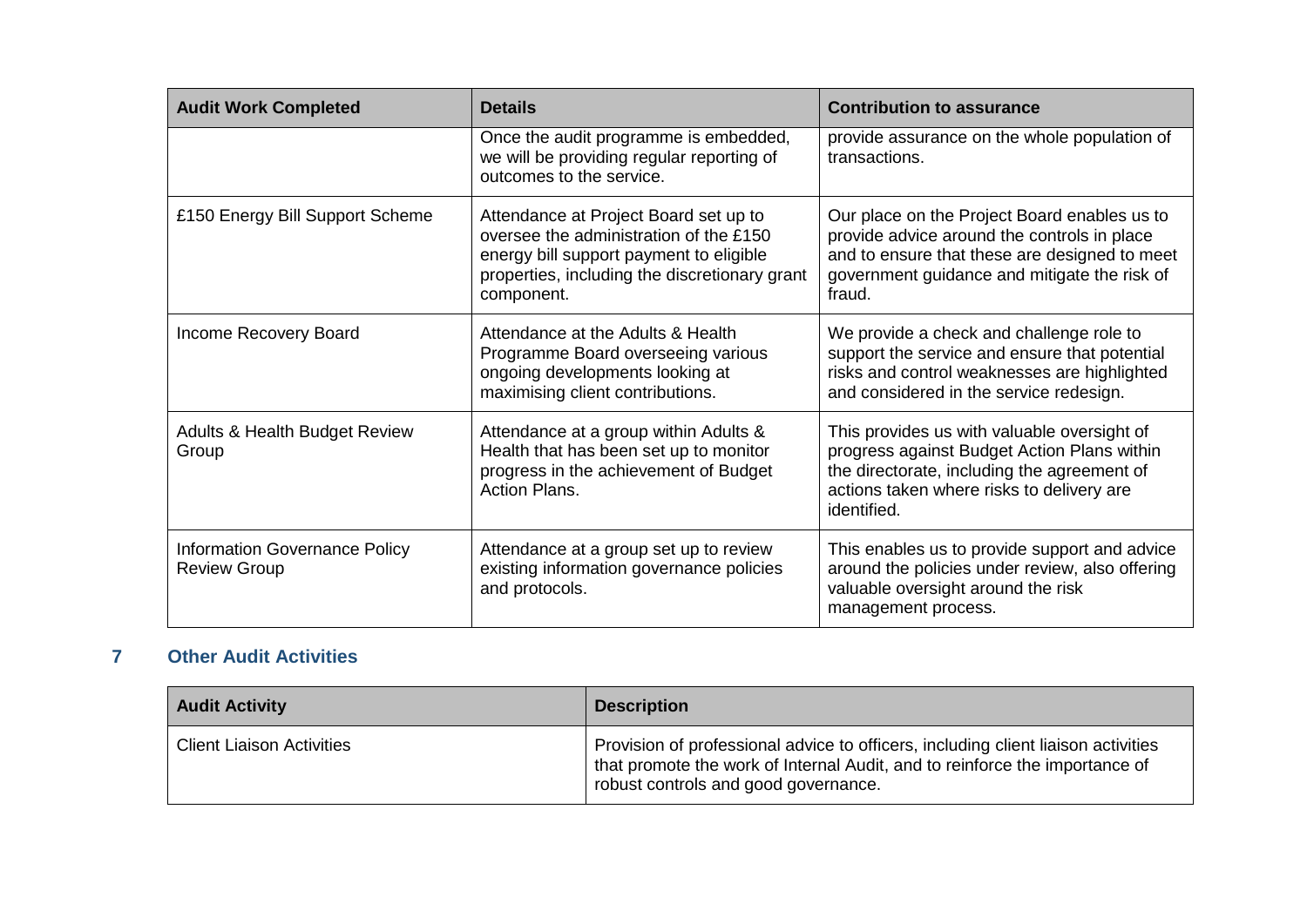| <b>Audit Activity</b>                            | <b>Description</b>                                                                                                                                                                     |
|--------------------------------------------------|----------------------------------------------------------------------------------------------------------------------------------------------------------------------------------------|
| Board, committee and working group attendance    | Attendance at various boards, committees and working groups including<br>Directorate and Service Leadership Teams.                                                                     |
| Corporate Governance and Audit Committee support | Drafting reports and attending meetings of the Corporate Governance and<br>Audit Committee. Responding to member queries.                                                              |
| <b>Audit and Risk Updates</b>                    | Regular meetings between the Head of Audit and the Intelligence and Policy<br>Service to share information around a number of areas that contribute to the<br>risk management process. |

# **8 Work in Progress**

# 8.1 The following table provides a summary of audits in progress at the time of producing this report:

| <b>Assurance Block/ Audit Assignment</b>                                         | <b>Fieldwork in</b><br><b>Progress</b> | <b>Draft Report</b> | <b>Finalisation</b> |
|----------------------------------------------------------------------------------|----------------------------------------|---------------------|---------------------|
| Adults & Health - CIS Payments                                                   |                                        |                     |                     |
| Adults & Health – Deprivation of Liberty Safeguards Follow Up                    |                                        |                     |                     |
| Adults & Health - Payments to Providers of Homecare Follow Up                    |                                        |                     |                     |
| Procurement - Temporary Staff Vetting Contract Review                            |                                        | ✔                   |                     |
| Procurement - Management of Off-Contract Expenditure in Parks and<br>Countryside |                                        |                     |                     |
| Housing – Asbestos                                                               |                                        |                     |                     |
| Housing – Rents                                                                  |                                        |                     |                     |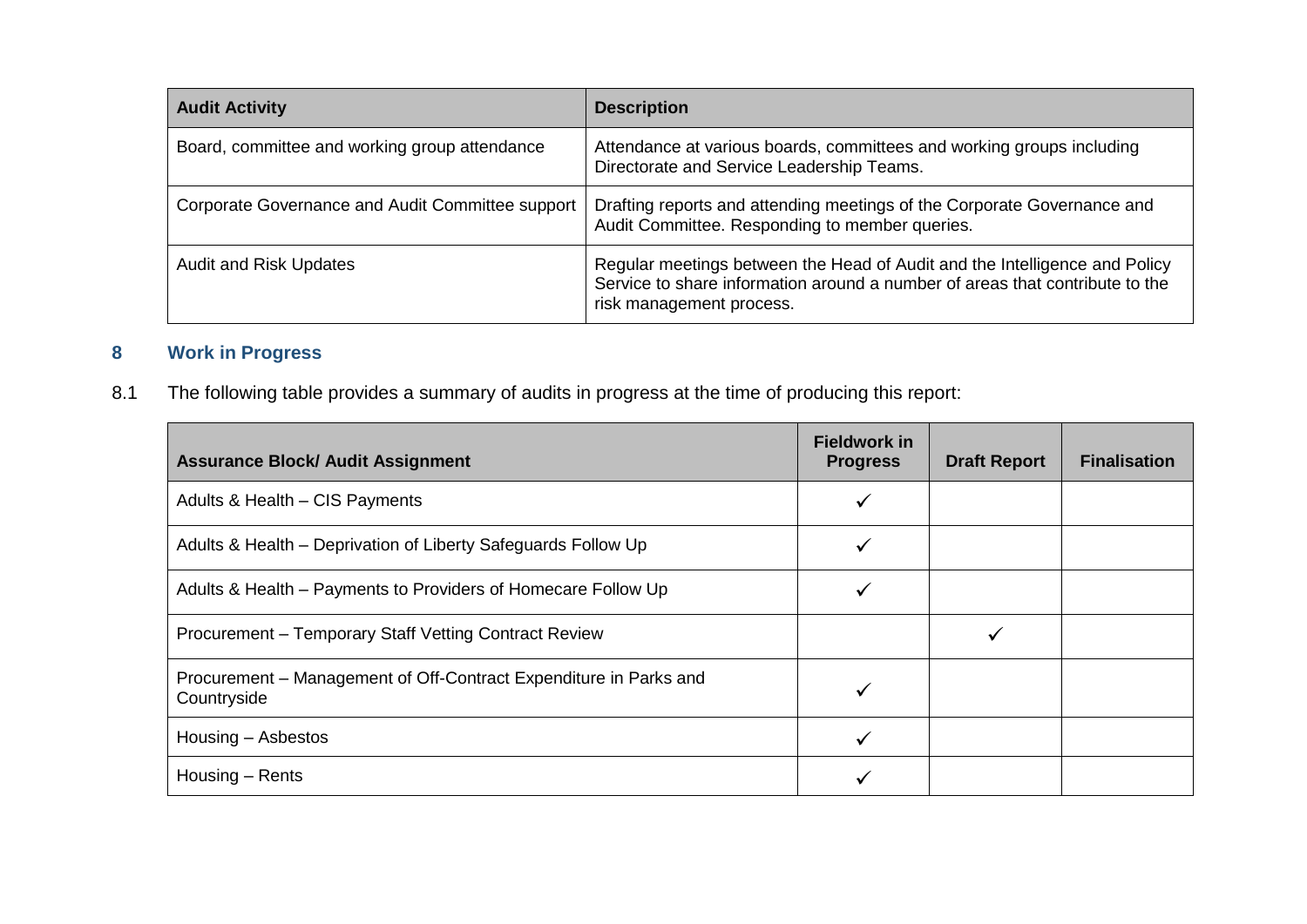| <b>Assurance Block/ Audit Assignment</b>                                                                           | <b>Fieldwork in</b><br><b>Progress</b> | <b>Draft Report</b> | <b>Finalisation</b> |
|--------------------------------------------------------------------------------------------------------------------|----------------------------------------|---------------------|---------------------|
| Other Directorate Risks - High Value Stock Management                                                              |                                        |                     |                     |
| Other Directorate Risks - Employee Outside Interests                                                               |                                        |                     |                     |
| Other Directorate Risks - Direct Payments                                                                          |                                        |                     |                     |
| Finance and Key Financial Systems - Capital Programme Central Controls                                             |                                        |                     |                     |
| Finance and Key Financial Systems – FMS Creditor Purchase and Payment;<br><b>Central and Directorate Processes</b> | ✓                                      |                     |                     |
| Schools - School Voluntary Fund Audits                                                                             |                                        |                     |                     |
| Schools - High School Audit                                                                                        |                                        |                     |                     |
| Schools - Primary School Audit                                                                                     |                                        | ✓                   |                     |
| <b>Covid-19 Business Grants</b>                                                                                    |                                        |                     |                     |
| Contain Outbreak Management Fund Grant                                                                             |                                        |                     |                     |

# **9 Internal Audit Productivity**

- 9.1 We are currently on schedule to complete the work identified as a priority for inclusion in the 2021/22 Internal Audit Plan by quarter 1 in 2022/23. We have also gained assurances through a wide range of other sources as reflected in sections 6 and 7 above. This will be sufficient to enable us to deliver the Head of Audit Annual Opinion.
- 9.2 The following bar chart provides a comparison of agreed audit plan days against the days that have been used so far in the 2021/22 Internal Audit plan.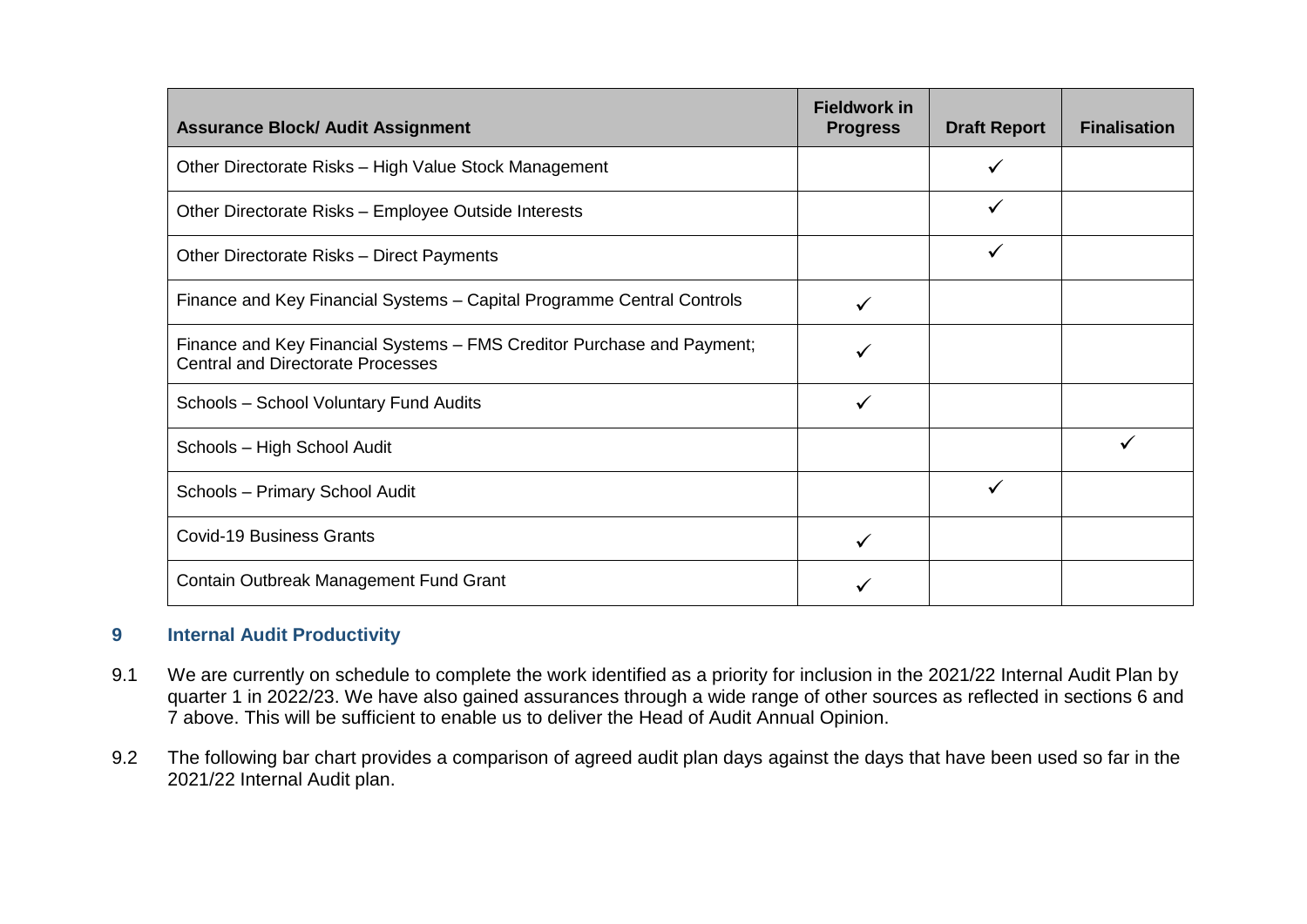

#### **10 Internal Audit Performance**

#### *Feedback*

10.1 We actively monitor our performance in a number of areas and encourage feedback. A customer satisfaction questionnaire (CSQ) is issued with every audit report. The questionnaires ask for the auditee's opinion on a range of issues and asks for an assessment ranging from 5 (for excellent) to 1 (for poor). The results are presented as an average of the scores received for each question.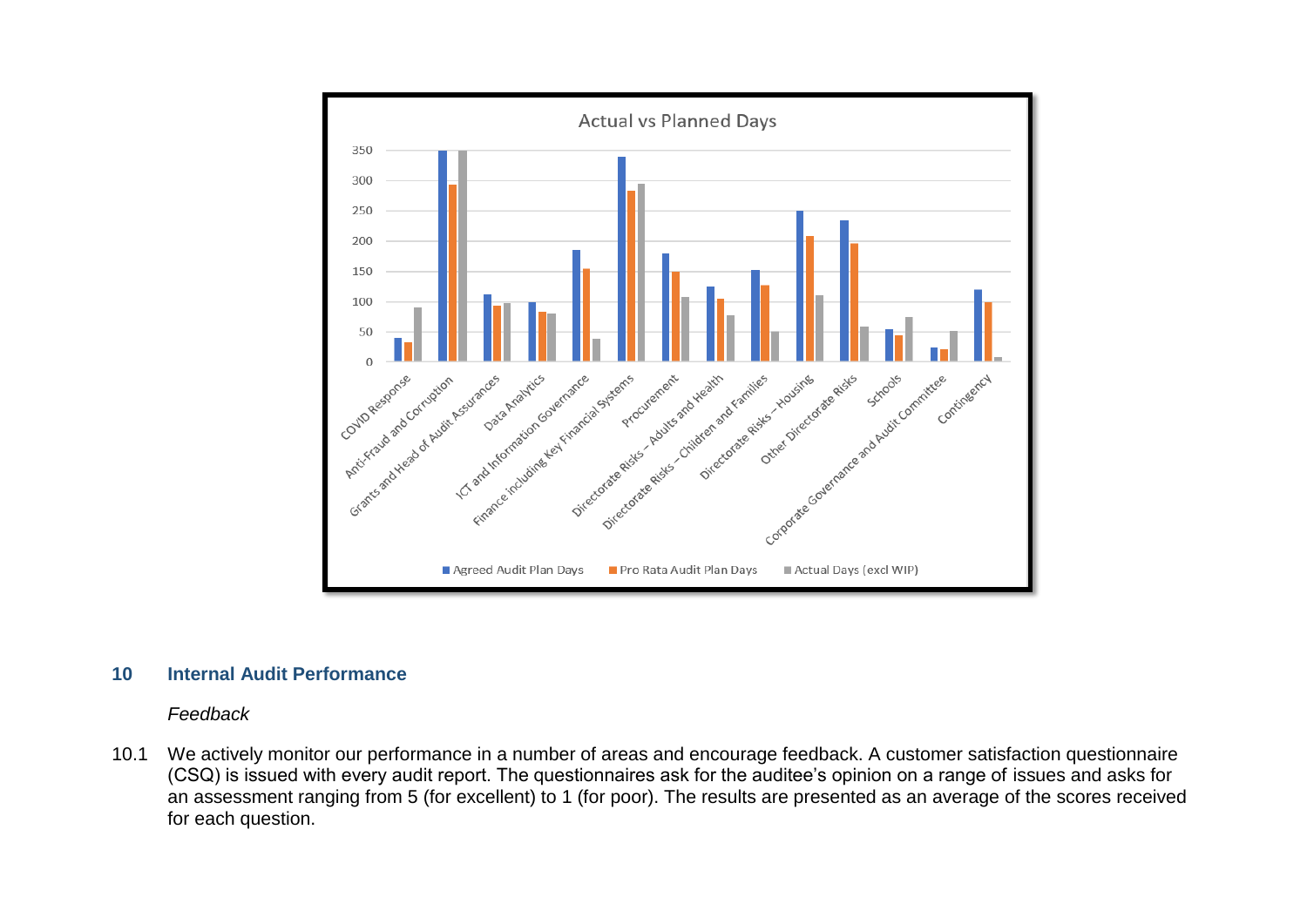- 10.2 The results of the questionnaires are reported to the Audit Leadership Team and used to determine areas for improvement and inform the continuing personal development training programme for Internal Audit staff.
- 10.3 We have continued to look at ways of maximising our CSQ feedback, and the Chair of the Committee has recently written to the Chief Executive and the Director of Resources, who have asked for the support of the council's leadership team in helping to ensure all service areas provide feedback where requested. This message has also been circulated through the Best Council Leadership Team. Standard wording has been agreed amongst the Internal Audit team to emphasise and consistently promote the requirement of responding to CSQ's to enable continuous improvement within the Internal Audit process.
- 10.4 For the period from 1<sup>st</sup> December 2021 to 28<sup>th</sup> February 2022 we have issued a total of 12 Customer Satisfaction Questionnaires and received 6 completed returns at a response rate of 50% in the period. A summary of the scores is presented in the table below. We have also included a graph that shows the response rate by Directorate.

| Question                                         | <b>Average Score</b><br>(out of $5$ ) | <b>Max Value</b> | <b>Min Value</b> |
|--------------------------------------------------|---------------------------------------|------------------|------------------|
| Sufficient notice was given                      | 5.00                                  | 5.00             | 5.00             |
| Level of consultation on scope                   | 4.60                                  | 5.00             | 4.00             |
| Auditor's understanding of systems               | 4.17                                  | 5.00             | 4.00             |
| Audit was undertaken efficiently                 | 4.83                                  | 5.00             | 4.00             |
| Level of consultation during the audit           | 4.60                                  | 5.00             | 4.00             |
| Audit carried out professionally and objectively | 5.00                                  | 5.00             | 5.00             |
| Accuracy of draft report                         | 5.00                                  | 5.00             | 5.00             |
| Opportunity to comment on audit findings         | 5.00                                  | 5.00             | 5.00             |
| Clarity and conciseness of final report          | 5.00                                  | 5.00             | 5.00             |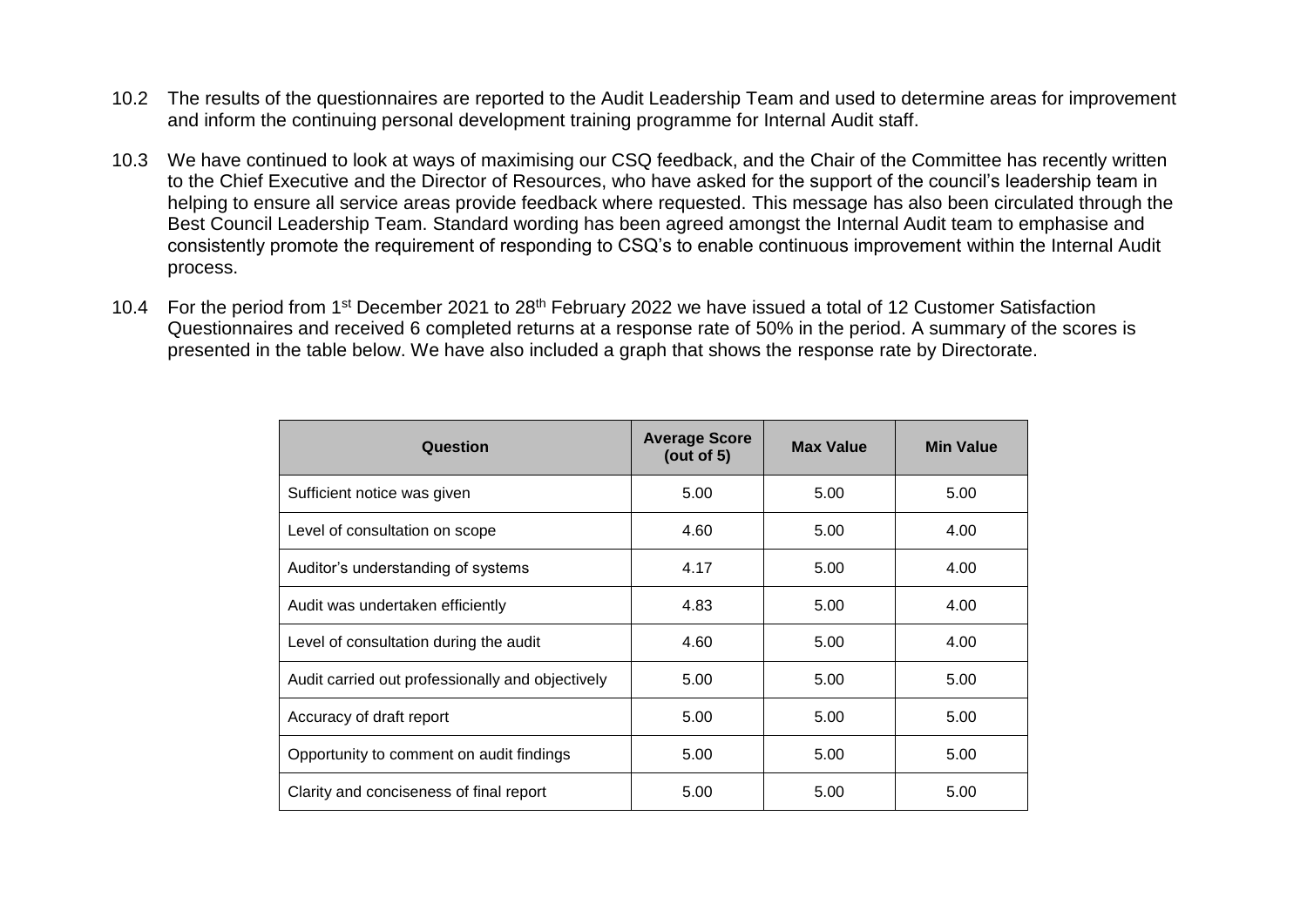| Question                                   | <b>Average Score</b><br>(out of $5$ ) | <b>Max Value</b> | <b>Min Value</b> |
|--------------------------------------------|---------------------------------------|------------------|------------------|
| Prompt issue of final report               | 5.00                                  | 5.00             | 5.00             |
| Audit recommendations will improve control | 4.83                                  | 5.00             | 4.00             |
| The audit was constructive and added value | 4.67                                  | 5.00             | 4.00             |
| <b>Overall Average Score</b>               | 4.81                                  |                  |                  |

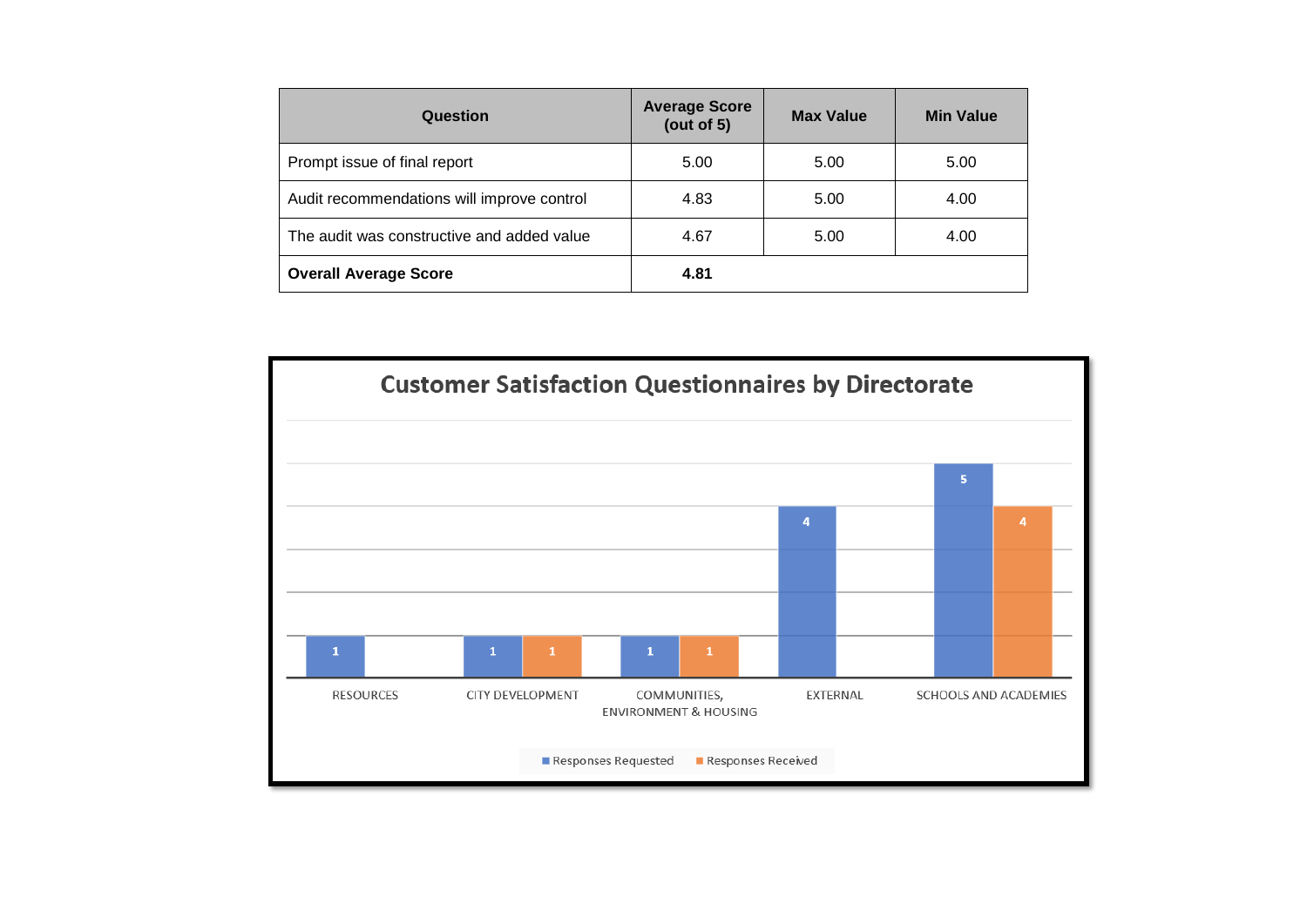# **11 Quality Assurance**

11.1 The PSIAS require a Quality Assurance Improvement Programme (QAIP) to be in place that brings together our commitment to continually review and improve the way in which we deliver our internal audit service and embed our quality system into working practices. Over the last year there has been a considerable impetus across the team to identify areas for improvement that can be considered for inclusion in the QAIP. As a result, we now have a number of actions that are in the process of being addressed. The Action Plan is provided below.

| <b>Action</b>                                                                                                                                                             | <b>Timescale and Status</b>                                                                                                                                                                                            |
|---------------------------------------------------------------------------------------------------------------------------------------------------------------------------|------------------------------------------------------------------------------------------------------------------------------------------------------------------------------------------------------------------------|
| Assurance mapping will continue to be developed to support the<br>annual audit planning process.                                                                          | Ongoing – this work is being taken forward through our participation in a<br>CIPFA assurance framework working group ahead of being rolled out<br>across the teams.                                                    |
| Internal development of counter-fraud training for use on the<br>Performance and Learning (PAL) system.                                                                   | Substantially complete – the counter fraud training has been developed<br>and has now passed the first testing phase. The next steps will involve<br>consulting a wider range of officers prior to roll out.           |
| A communications plan will be developed to roll out the counter-fraud<br>training on a risk basis and further promote the council's<br>whistleblowing processes.          | Substantially complete – the communications plan has been developed<br>and will be used to support the roll out of the counter-fraud training once<br>this has been fully completed.                                   |
| Internal Audit Counter-Fraud Insite Page - To update the counter-<br>fraud information available internally through the intranet.                                         | Complete – this has been refreshed in conjunction with the development<br>of the Counter-Fraud Strategy and updates to the Whistleblowing Policy<br>and the external Reporting Fraud, Bribery and Corruption web page. |
| Internal Audit Performance Monitoring - internal performance<br>measures, including KPIs, have been reviewed to support and drive<br>completion of the annual audit plan. | Ongoing – Further work is being undertaken with the aim of producing<br>additional performance monitoring information for the committee.                                                                               |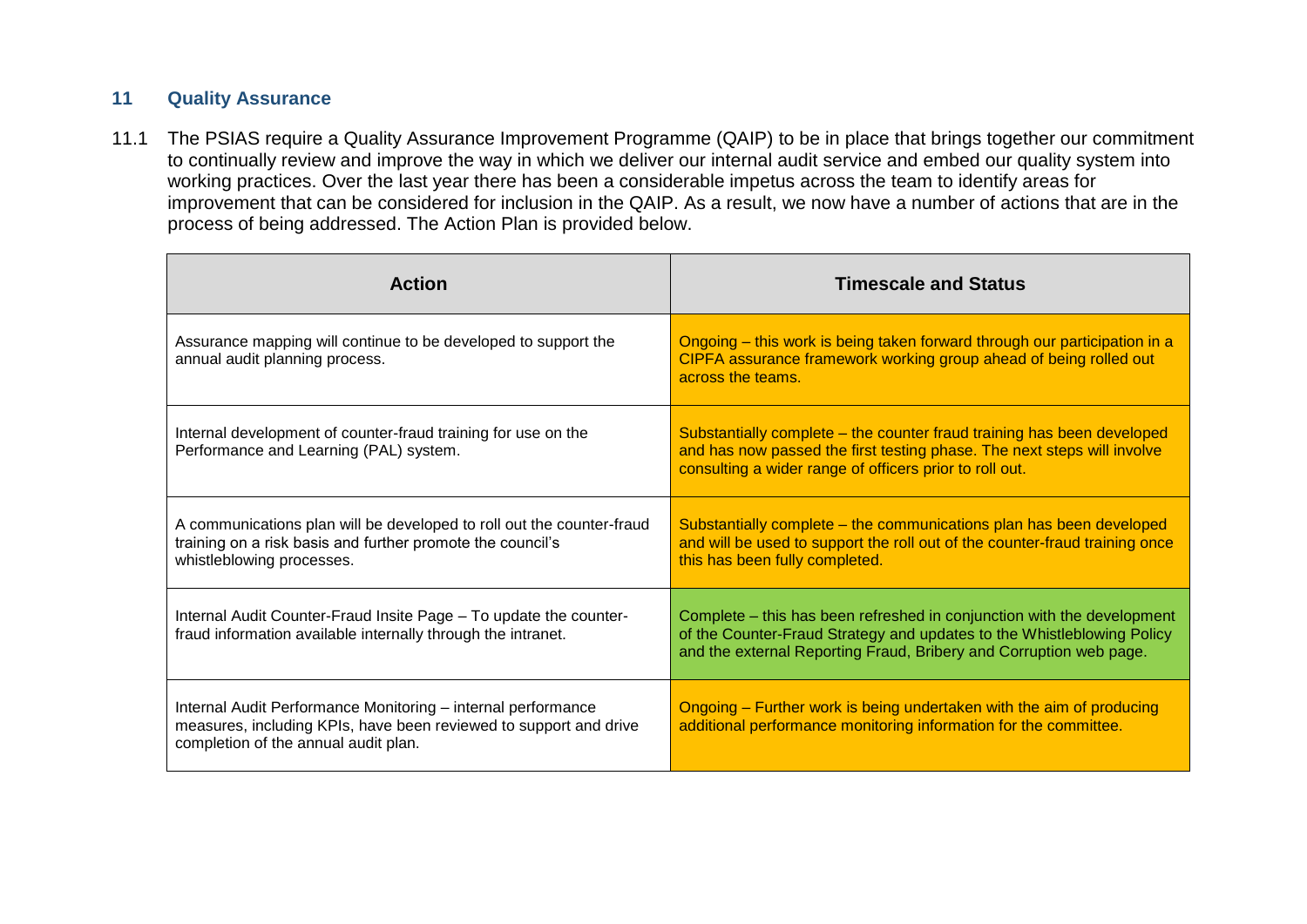| <b>Action</b>                                                                                                                                                                                                                                                                                                                                                                                                                                                                                  | <b>Timescale and Status</b>                                                                                                                                                                                                                                                                                                                         |
|------------------------------------------------------------------------------------------------------------------------------------------------------------------------------------------------------------------------------------------------------------------------------------------------------------------------------------------------------------------------------------------------------------------------------------------------------------------------------------------------|-----------------------------------------------------------------------------------------------------------------------------------------------------------------------------------------------------------------------------------------------------------------------------------------------------------------------------------------------------|
| Internal Audit Reporting Protocols - to update and streamline<br>directorate reporting protocols to drive timely completion of audit<br>reports.                                                                                                                                                                                                                                                                                                                                               | Ongoing - Revised protocols have been drafted and are currently at<br>consultation stage ahead of being rolled out for the start of 2022/23.                                                                                                                                                                                                        |
| Internal Audit Reporting - to review and refresh the way in which our<br>audit work is reported, with a view to identifying and implementing the<br>most efficient and effective means and reflecting the needs of<br>Members.<br>Currently the Internal Audit team report on compliance with the PSIAS<br>through the Annual Report and large Opinion. The external<br>assessment recommended that compliance is referenced on a more<br>regular basis, for example within each audit report. | <b>Ongoing - The Corporate Governance and Audit Committee reports</b><br>have been consulted on and refreshed during the year. Work is ongoing<br>to review the means through which our audit findings are reported to<br>management, and we have gathered feedback from a range of key<br>contacts.<br>A draft template is currently under review. |
| Internal Audit Technical Manual - to review and update the technical<br>manual as a means of promoting auditing best practice across the<br>team.                                                                                                                                                                                                                                                                                                                                              | Substantially Complete - The technical manual has now been reviewed<br>and the points raised will be discussed at our Quality Operational Review<br>Group.                                                                                                                                                                                          |
| SharePoint Online Working Platform and Internal Audit Workflows - to<br>review our usage of SharePoint Online in conjunction with the<br>transition to the cloud, and to determine the most effective means of<br>storing and accessing electronic information. This works alongside an<br>effort to promote streamlined and standardised workflows in<br>accordance with the section's Quality Procedures.                                                                                    | Complete - The Internal Audit Hub has been created on SharePoint<br>Online and all relevant data migrated across. A process flowchart has<br>also been developed in accordance with the Quality Procedures, and this<br>has been shared with the team and published on the Internal Audit Hub.                                                      |
| Internal Training Programme - to identify and address relevant training<br>areas across the team.                                                                                                                                                                                                                                                                                                                                                                                              | Ongoing - The team has been consulted on areas in which additional<br>training is required. To date this has resulted in:<br><b>SharePoint Online Training - now completed.</b><br>$\bullet$<br>Power BI Training - is currently being developed.<br>$\bullet$                                                                                      |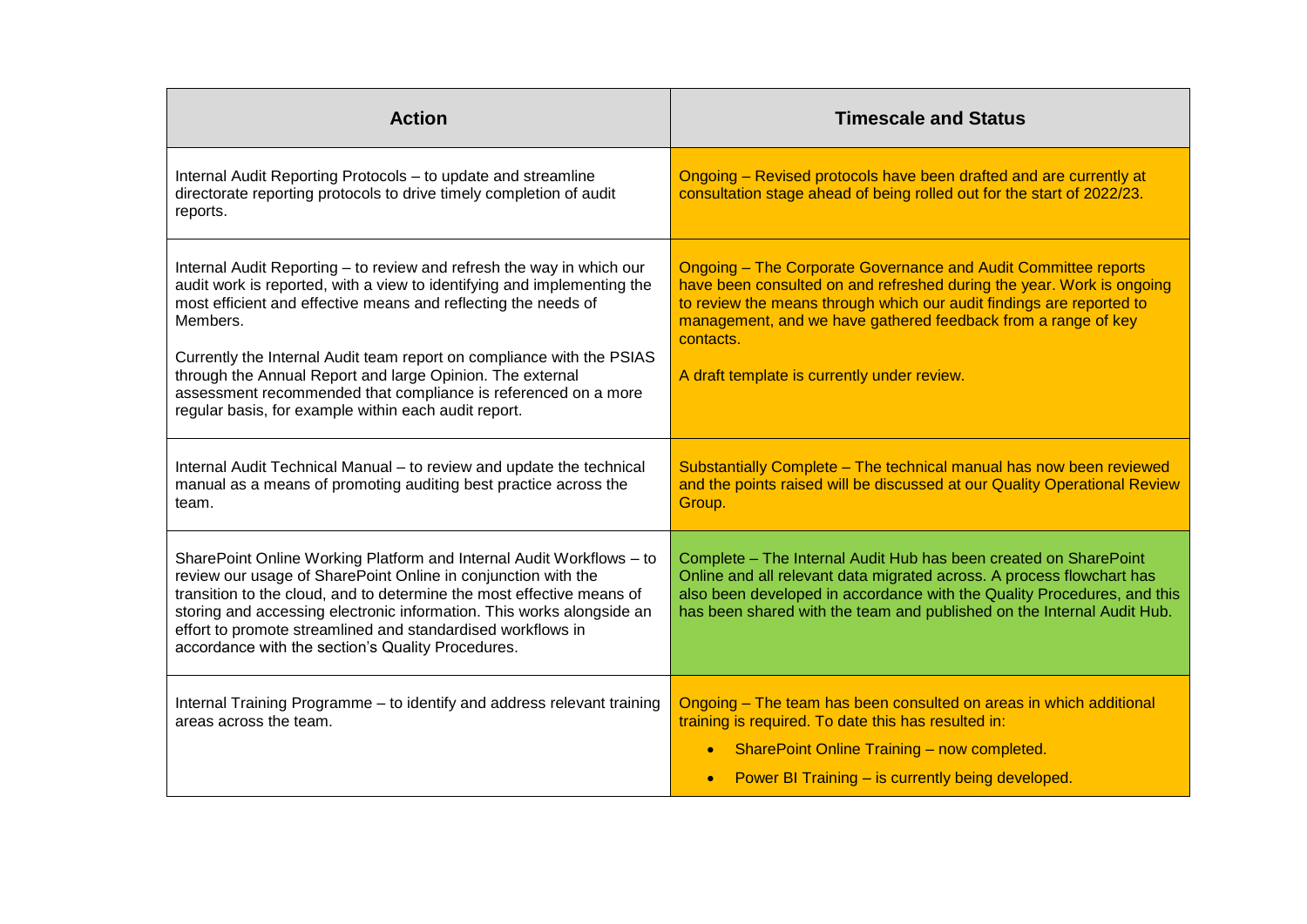| <b>Action</b>                                                                                                                                                                                                                                                                          | <b>Timescale and Status</b>                                                                                                                                                                                                                    |  |
|----------------------------------------------------------------------------------------------------------------------------------------------------------------------------------------------------------------------------------------------------------------------------------------|------------------------------------------------------------------------------------------------------------------------------------------------------------------------------------------------------------------------------------------------|--|
| The external assessment highlighted that the Head of Audit should<br>have regular scheduled meetings with the Chief Executive.                                                                                                                                                         | Complete – Formal meetings are scheduled with the Chief Executive<br>every quarter. This will provide an opportunity to brief the Chief<br>Executive on key audit activity and obtain information on any emerging<br>areas of risk or concern. |  |
| Whilst the Internal Audit Plan is kept under review and changes made<br>as required throughout the year, the external assessment highlighted a<br>need to formally document changes to the plan and ensure that these<br>are reported to the Corporate Governance and Audit Committee. | Complete – changes to the Internal Audit Plan are now being reported<br>within the quarterly update reports provided to the Corporate<br>Governance and Audit Committee.                                                                       |  |
| Recommendation Tracking (New Action) – to develop a process for<br>reviewing and reporting on the implementation of audit<br>recommendations.                                                                                                                                          | Ongoing - A process has been developed.<br>Initial consultation has provided positive feedback. The next step will<br>involve sharing the proposal with a range of senior officers.                                                            |  |

# *Performance*

- 11.2 We continue to manage our available resources to direct these towards the highest areas of risk to ensure that an evidencebased Head of Internal Audit opinion can be provided on the overall adequacy and effectiveness of the organisation's framework of governance, risk management and control in accordance with the PSIAS.
- 11.3 As we continue to develop and refine our key performance indicators over the year, we will look to incorporate further performance information to demonstrate the effective use of our resources.

# **12 Head of Internal Audit Opinion**

12.1 The Head of Internal Audit must deliver an annual internal audit opinion and report that can be used by the organisation to inform its Annual Governance Statement. The annual internal audit opinion must conclude on the overall adequacy and effectiveness of the organisation's framework of governance, risk management and control.